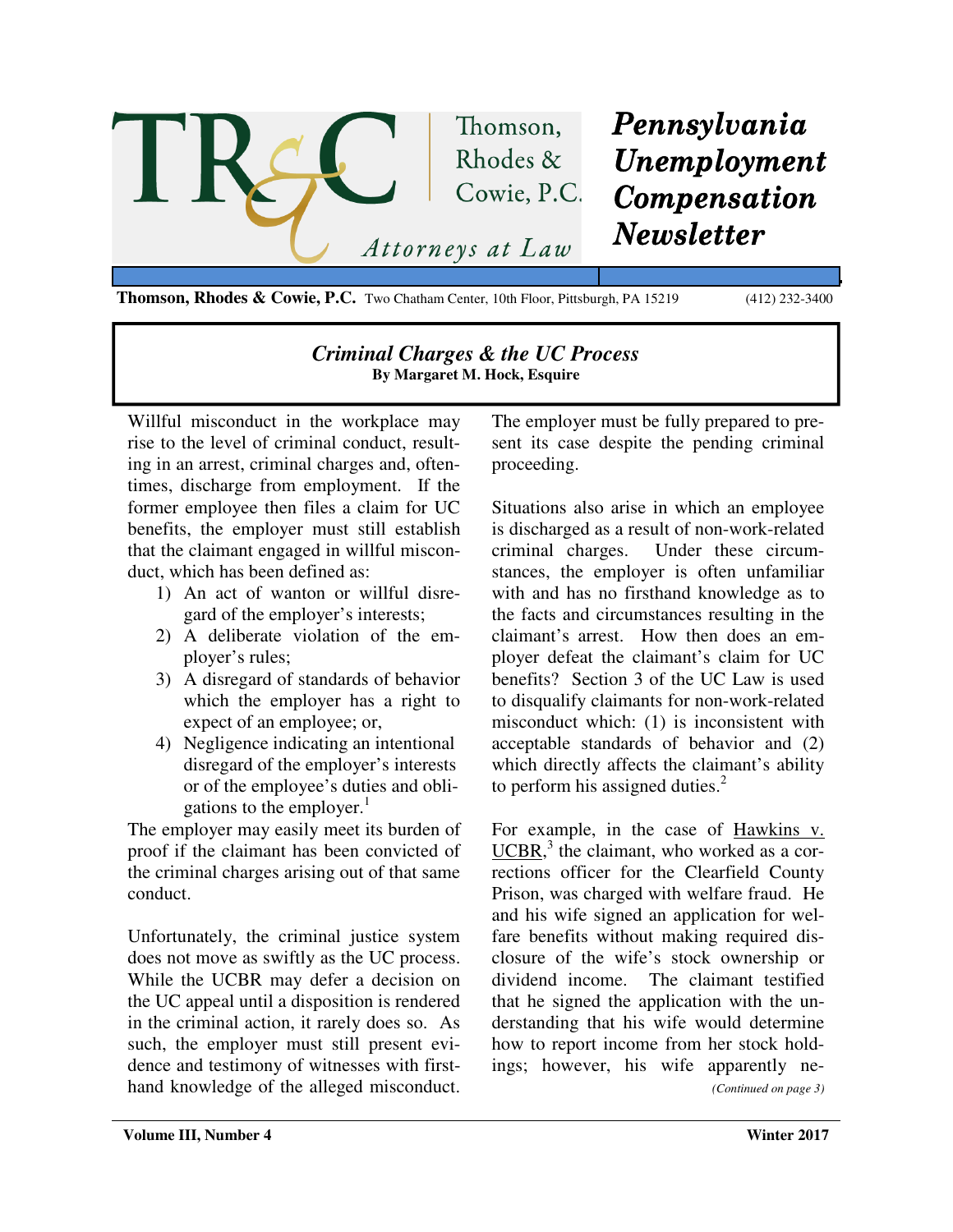## **APPELLATE CASE LAW REVIEW**

*Paula A. Serrano v. Unemployment Compensation Board of Review, No. 665 C.D. 2016, No. 898 C.D. 2016, Filed October 31, 2016.* 

Ms. Serrano voluntarily quit her position as an operations manager at Lifeline Medical Services. The UC Service Center found her ineligible for benefits under §402(b) of the UC Law inasmuch as she failed to meet her burden of proof to show a necessitous and compelling reason for quitting. Ms. Serrano appealed and a Referee conducted an evidentiary hearing.

During the hearing, Ms. Serrano testified that she had ongoing issues with the dispatch supervisor. She resigned in August 2015, reporting to her superiors that the dispatch supervisor created an intolerable work environment through sexual harassment and his use of racial slurs. Lifeline convinced her to return to work, promising that she would not have to interact with the dispatch supervisor. She testified that, nevertheless, the incidents of sexual harassment and racial slurs continued and that she reported these incidents to the Chief Operations Officer. On January 22, 2016, after there was confusion regarding scheduling in an email chain, Lifeline directed Ms. Serrano to speak with the dispatch supervisor directly. She refused and informed Lifeline that she quit.

Lifeline presented testimony from its Chief Operations Officer, who stated that after Ms. Serrano returned to work, she made no additional complaints about the dispatch supervisor. Additionally, the Chief Operation Officer testified that she would regularly request Ms. Serrano's assessment of the situation with the dispatch supervisor and Ms. Serrano would always respond that they were fine.

The Referee determined that Ms. Serrano voluntarily terminated her employment and failed to show cause of a necessitous and compelling nature for doing so. The Unemployment Compensation Board of Review affirmed.

On appeal to the Commonwealth Court, Ms. Serrano argued that the Referee and Board erred in finding that, after returning to work, she did not report additional complaints about the dispatch supervisor. Additionally, she argued that she did provide a necessitous and compelling reason to quit: "sexual harassment, racism, bias on religion and sexual orientation."

The Court did not agree.

The Court noted that, in unemployment compensation cases, the Board is the ultimate finder of fact. Questions of credibility and the resolution of evidentiary conflict are within the sound discretion of the Board and are not subject to reevaluation on judicial review. Here, Ms. Serrano points to her own testimony that she reported additional incidents of harassment after she returned to work in August 2015; however, the Chief Operations Officer testified that no further complaints had been filed. Given the testimony of the Chief Operations Officer, which the Referee found credible, the Court concluded that substantial evidence existed to support the finding that claimant did not report further incidents of harassment after returning to work.

Regarding Ms. Serrano's argument that she had cause of a necessitous and compelling nature for leaving work, the Court noted that this was a question of law, subject to the Court's review. To establish cause of a necessitous and compelling nature, a claimant must establish that (1) circumstances existed that produced real and substantial pressure to terminate employment, (2) like circumstances would compel a reasonable person to act in the same manner, (3) the claimant acted with ordinary common sense, and (4) the claimant made a reasonable effort to preserve his employment.

Here, the Referee and the Board focused their analysis on Ms. Serrano's failure to report additional incidents after returning to work before she quit in January 2016. Such was error. Ms. Serrano satisfied the notification requirement by bringing her complaints to her supervisors in August 2015, when she initially decided to quit. This notice afforded Lifeline the opportunity to rectify the situation. Ms. Serrano was not required to endure the alleged abusive behavior indefinitely, or to afford Lifeline more than one opportunity to address the alleged harassment.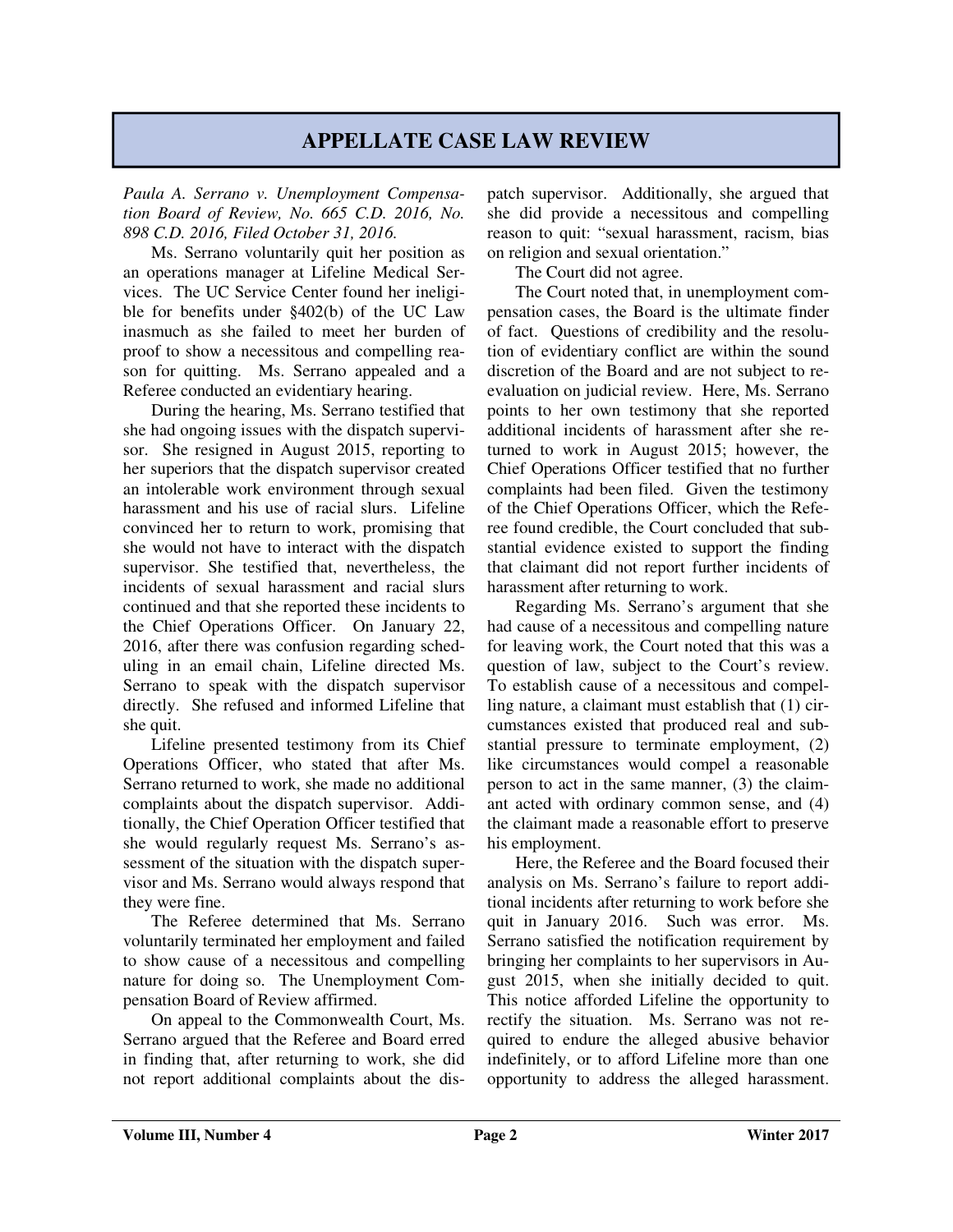As such, the Referee and the Board erred because the failure to notify Lifeline of the continuing harassment after she returned to work was not the fatal flaw in Ms. Serrano's claim.

Nevertheless, the Court affirmed the denial of benefits inasmuch as Ms. Serrano was unable to demonstrate the third requirement of a necessitous and compelling reason for her voluntary quit, i.e., that she acted with common sense. The Chief Operations Officer regularly inquired as to the state of the situation with the dispatch supervisor and Ms. Serrano always responded that "they were fine." Ms. Serrano now maintains that she continued to have a conflict with the dispatch supervisor, thus rendering her responses to the Chief Operations Officer that "they were fine" to be untruthful. Ms. Serrano's knowing misrepresentation of the conflict is distinct from merely failing to report the harassment a second time. Ms. Serrano did not act with common sense, because she misrepresented the employment situation to Lifeline. As such, she failed to demonstrate a necessitous and compelling reason for her voluntary quit. Hence, pursuant to §402 (b) of the UC Law, she is ineligible for benefits.

Accordingly, the order of the UCBR was affirmed.

\*\*\*\*\*\*\*\*\*\*

## **Criminal Charges & the UC Process**

*(Continued from page 1)* 

glected to follow through. They were both originally charged with a felony violation, but pursuant to a plea agreement, claimant pled guilty to a third degree misdemeanor and paid restitution of \$14,696.70. The claimant testified that he felt he had no choice but to enter the plea. UC benefits were denied. The prison warden testified that the claimant was responsible for the care, custody and control of inmates, distribution of their mail, collection of inmate funds and the deposit of those funds into a deposit box. The warden also testified that honesty and integrity are important characteristics for the corrections officer position. Because of claimant's guilty plea, the warden believed that he could no longer trust the claimant to perform his duties, particularly the handling of the inmates' money. Moreover, the warden learned of the claimant's conviction from an inmate; as a result, the warden determined that knowledge of the claimant's conviction among the inmates would have an adverse impact on his ability to perform his job. Thus, the Commonwealth Court determined that there was substantial evidence of record demonstrating that the claimant's conduct was incompatible with his job responsibilities and directly reflected upon his ability to perform his assigned duties. Consequently, given the claimant's guilty plea and the warden's testimony, the employer satisfied the twoprong test set forth above, thereby rendering the claimant ineligible for benefits under Section 3 of the UC Law.

But, in the case of <u>Green v. UCBR</u>,<sup>4</sup> a contrary result occurred. In that case, the claimant, a Supervisor of Environmental Support at a hospital, was suspended after the hospital received a report that Green had been charged with a crime in a non-workrelated incident. An investigation revealed that Green had been charged with 5 crimes: involuntary deviate sexual intercourse with a person under age 16, aggravated indecent assault of a person less than age 13, indecent assault of a person less than age 16, endangering the welfare of children and corruption of minors. The hospital dismissed Green before any disposition of the criminal charges had been reached. Green filed for UC benefits, which were granted by the Referee. The hospital appealed and the UCBR held the case stayed until the criminal charges were resolved. A later factual hearing revealed that all but one of the charges against Green had been dismissed. Green pled *nolo contendere* to the one remaining charge, endangering the welfare of children. Although evidence of the claim-

*(Continued on page 4)*